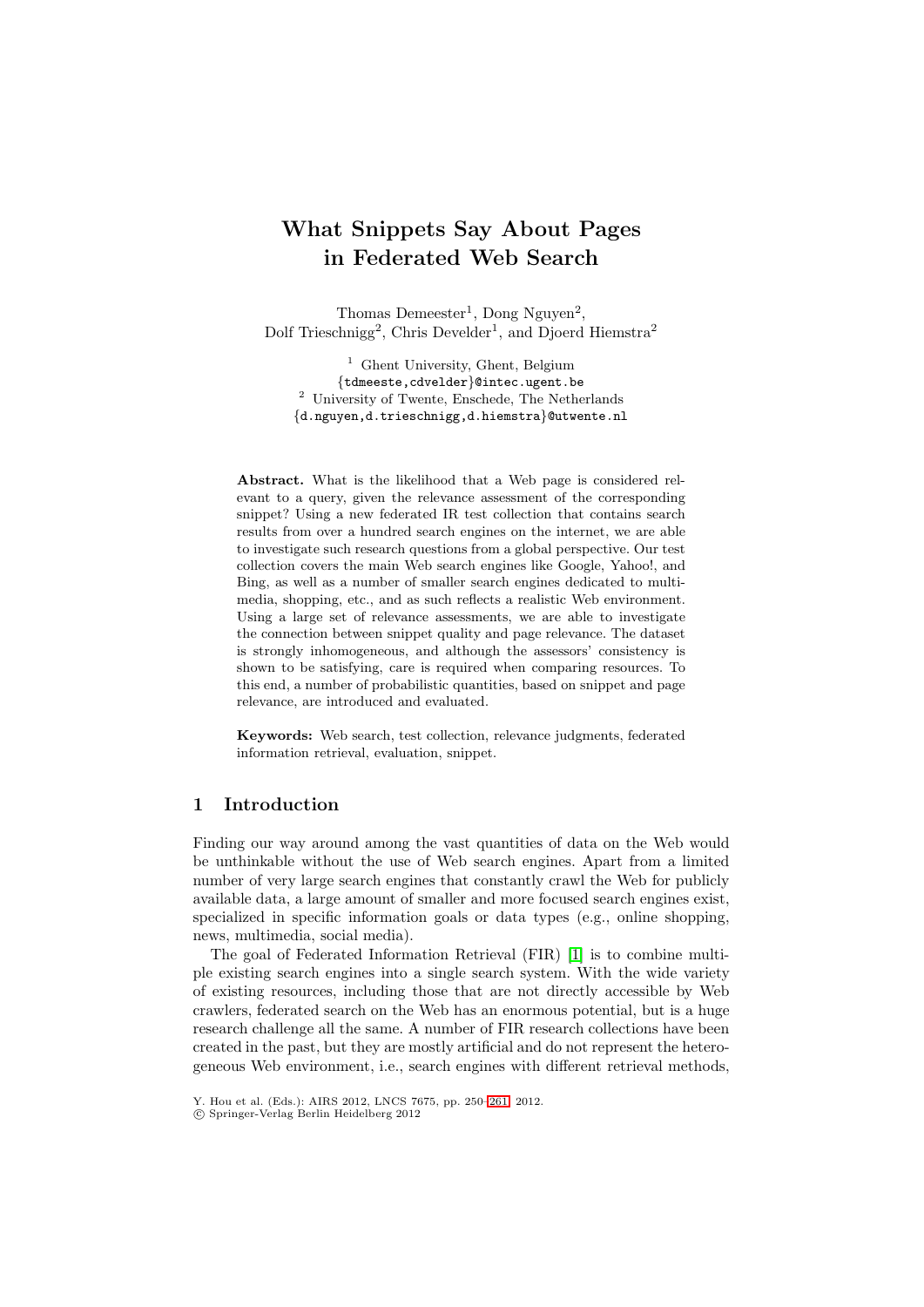highly skewed sizes, many types of content, and various ways of composing result snippets.

We created a large dataset for this setting, introduced in Nguyen et al. [\[2\]](#page-11-2), containing sampled results from 108 search engines on the internet, and relevance judgements for both snippets and pages on a number of test topics. We are convinced that such a dataset can stimulate research on federated Web search, and have therefore made our dataset available to researchers<sup>[1](#page-1-0)</sup>.

The goal of this paper is threefold. First, we discuss the relevance judgments for the new dataset. Second, we point out some potential difficulties in Web FIR evaluation due to the non-homogeneous character of the resources. Third, we provide a probabilistic analysis of the relationship between the indicative snippet relevance and the relevance of pages.

After a brief overview of related work, several aspects of the relevance judgments are described, starting with the setup of the test collection and the user study, followed by an analysis of the relevance judgments, and focusing on the relationship between snippets and pages. Finally, some conclusions are formulated.

# **2 Related Work**

FIR has been under investigation for many years. The early work is described in detail by Callan [\[3\]](#page-11-3), identifying three main tasks. *Resource description* is the task of gathering knowledge about the different collections, *resource selection* deals with selecting a subset of collections that are most likely to return relevant results, and *results merging* deals with integrating the ranked lists from different resources into a single ranked list. An extensive overview of more recent work, including FIR in the Web context, is given by Shokouhi and Li in [\[1\]](#page-11-0).

Reference data in the form of manually annotated relevance judgments are essential in IR evaluation. These are often being created by means of dedicated assessor panels, e.g., for the Text Retrieval Conference (TREC) collections [\[4\]](#page-11-4). An important issue for a reliable evaluation is the consistency of the relevance judgments. Voorhees [\[5\]](#page-11-5) studied the consistency among different assessors, whereas Scholar [\[6\]](#page-11-6) looked at the self-consistency of assessors for standard TREC collections. Carterette [\[7\]](#page-11-7) argued that the evaluation accuracy may be affected by assessor errors, which in turn are more likely to occur when judgments are gathered by means of crowdsourcing. Because of the unknown properties of our collection, we only used reliable assessors.

Most online search engines present their results as a ranked list of snippets, giving a sneak preview of the document's content. Nowadays, these snippets are mostly *query-biased*, i.e., they are extracted from the result document, based on the query terms. The fast generation of result snippets has been studied in the past, e.g. by Turpin [\[8\]](#page-11-8). For this paper, we will however look at the snippets from a user's perspective, regardless of the different methods used to create them. To our knowledge, no recent work has been published that investigates the relation between results snippets from various origins, and page relevance.

<span id="page-1-0"></span> $1$  <http://www.snipdex.org/datasets>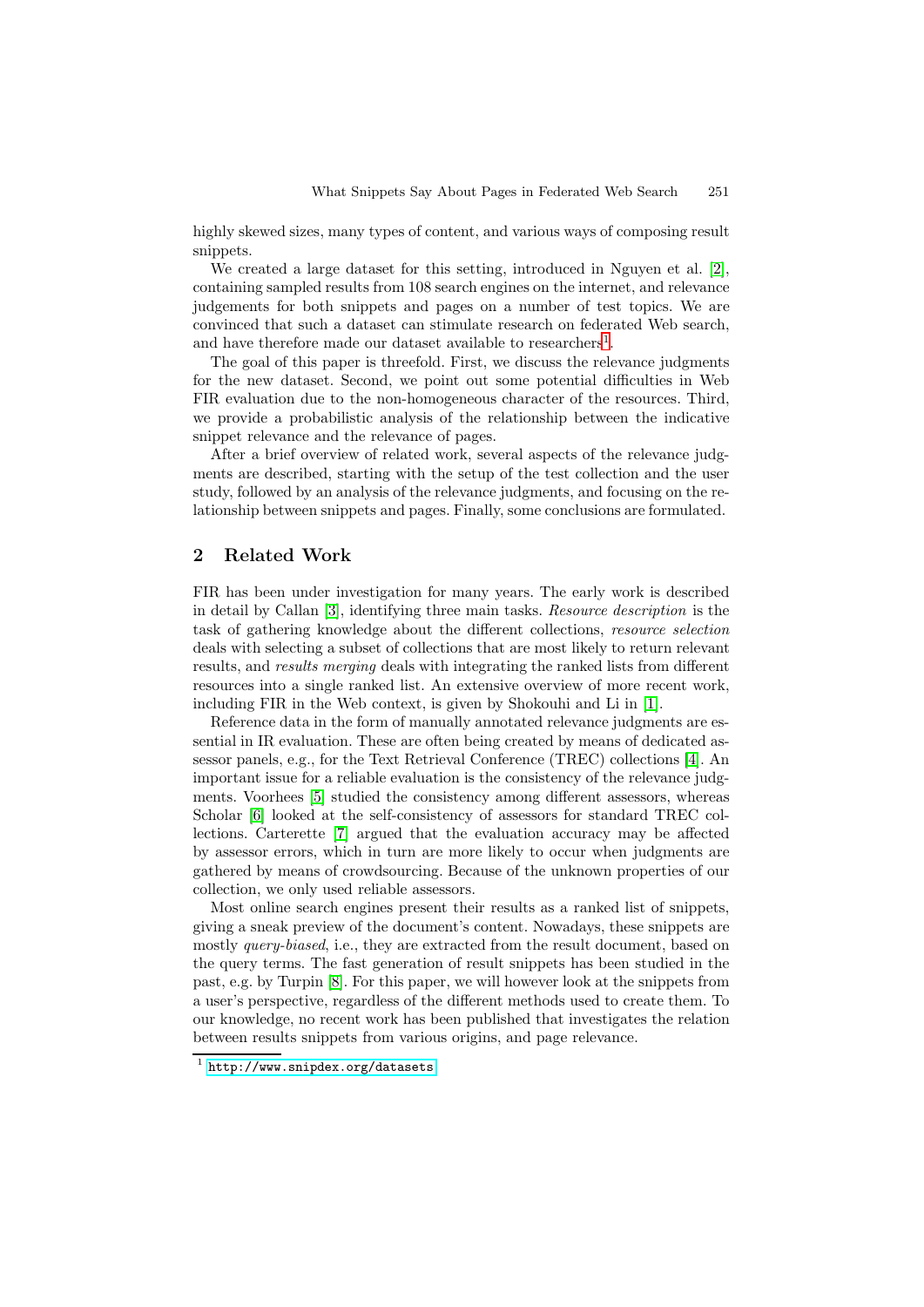## **3 Relevance Assessments**

## **3.1 Test Collection Setup**

Our primary goal was to create a test collection with similar properties as the actual Web. Therefore, our data was crawled from the Web, using results from actual search engines, each with their own document collection and retrieval algorithms. Between December 2011 and January 2012, we collected data from 108 resources, ranging from large general Web search engines to search engines over small, specific collections. These resources cover a broad range of application domains and data formats, and we divided them into 12 categories. Besides General Web Search engines, we have Multimedia, Academic, News, Shopping, Encyclopedia, Jobs, Blogs, Books. . . and several other types of resources. Due to space limitations, we have to refer to Table [4](#page-8-0) for a complete listing, and to Nguyen et al. [\[2\]](#page-11-2) for some example resources per category.

The collection consists of a large amount of web data, obtained by query-based sampling and intended for resource selection experiments, and also a large set of relevance judgments for a number of test topics, to be used for the evaluation of retrieval algorithms. This paper focuses on the relevance judgment analysis, but more detailed properties of the complete dataset are given in [\[2\]](#page-11-2).

## **3.2 User Study Setup**

We decided to obtain relevance judgments for the top 10 results that each search engine returned in response to a number of test topics. With over a hundred search engines, more than a thousand pages would need to be judged for a single query. Alternative strategies requiring less judgments have been studied, e.g., by Carterette [\[9\]](#page-11-9), but we wanted a reliable overview of the relevance for this highly inhomogeneous collection. Hence, we decided for independent graded relevance judgments. Also, the setting of many different real-life search engines provided an excellent opportunity to study, besides the pages, the snippets as generated by these resources. When assessors were presented with snippet and page simultaneously, a preliminary experiment showed that the page influenced their snippet judgment. Hence, a snippet and the corresponding page had to be judged separately and in that order, but still by the same assessor to guarantee an unbiased analysis. We decided to first gather all the snippet judgments, and then the page judgments, as it allowed to minimize the page annotation effort, as explained below.[2](#page-2-0)

In the following, we give an overview of the different aspects of the relevance judgments.

**Topics.** The judged topics are those from the 2010 TREC Web Track [\[10\]](#page-11-10), as we preferred to use existing topics designed for the Web context, to ensure an

<span id="page-2-0"></span><sup>&</sup>lt;sup>2</sup> This however does not allow us to investigate how the knowledge of a snippet influences the corresponding page judgement. In fact, based on the insights gained in this study, we will adapt the design of a future user study in several ways, to be able to study such issues.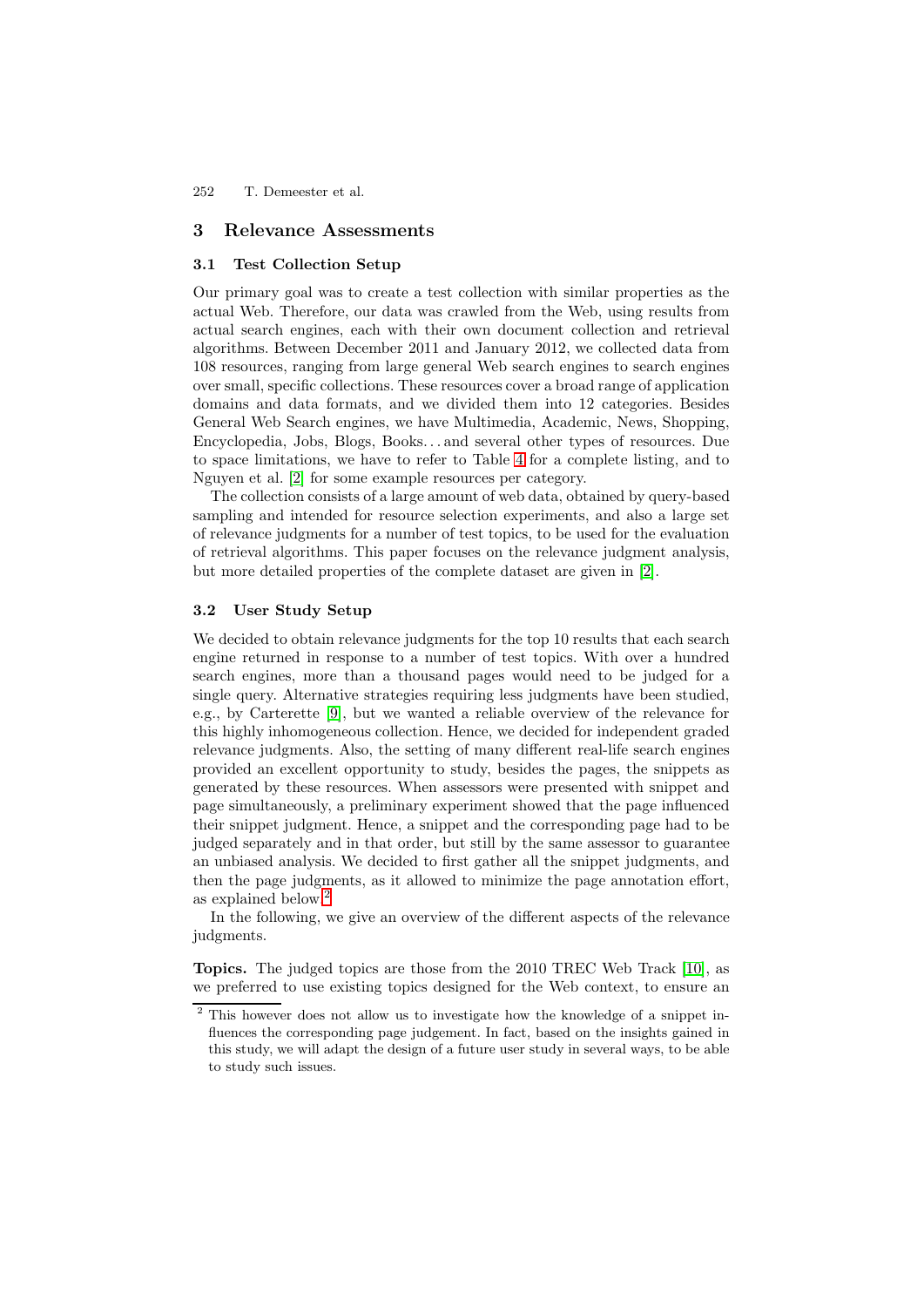objective characterization of our collection. These topics are divided into two categories (*ambiguous* and *faceted*), and provided with one general information need, as well as several specific descriptions (for the Web Track diversity task). We only presented the assessors with the query terms and the general information need. Most of the topics are especially suited for general Web search engines, and therefore we pay extra attention to these in our analysis. However, the goal of the test collection is to include the other resource categories as well. Therefore, the judges were instructed to interprete the information need in a broad ('multimedia') sense. Consider, e.g., the query *joints* (a search for information about joints in the human body). A picture or video fragment of human joints, even without further textual data, could be highly relevant. Of course, it is often not possible to interprete a topic from the point of view of all types of search engines. For example, a job offer for an orthopedic surgeon, although related, could not be considered relevant to the query *joints*.

**Snippets.** For each topic, the snippets were shown one by one and in a random order to the assessors. The title, snippet text, preview (if present), and page url, were displayed for each snippet in a uniform manner, albeit provided by the different web search engines. The goal of the snippet annotation task was to predict whether the corresponding page would be relevant. The following labels were used: No, Unlikely, Maybe, and Sure. The corresponding guidelines are summarized in Table [1.](#page-4-0) We will call these the *snippet relevance* levels, although strictly speaking they only represent the judge's estimation of the page's relevance given the snippet. Especially the smaller resources often provided less than 10 results per query, and in total only 35.651 snippets had to be judged. About 71% of the snippets were judged only once, but for the snippets of 14 topics we obtained between 2 and 5 judgments, with in total over 53000 snippet judgments being collected.

Pages. For the page judgments, the Web Track 2010 relevance levels and descriptions were used: Non, Rel, HRel, Key, Nav, see Table [1.](#page-4-0) We presented the judges with a snapshot of each page, as well as the html content. Judging pages appeared much more time-consuming than judging snippets, but we were able to reduce the page annotation effort by two thirds, based on the following assumption. In case none of the annotators had labeled a particular snippet higher than No, the corresponding page was not judged, and by default given the label Non. As such, we are not able to estimate the probability of page relevance for totally non-relevant snippets. Yet, even if one of those snippets would correspond to a relevant page, the user would not have clicked the snippet, and therefore not have visited the page.

**Assessors.** From the 10 assessors that contributed to the relevance judgments, 3 were external students, who created 55% of the snippet judgments, and 57% of the page judgments. One of them was especially hired for one month, and created almost as many judgments as all the other judges together. Apart from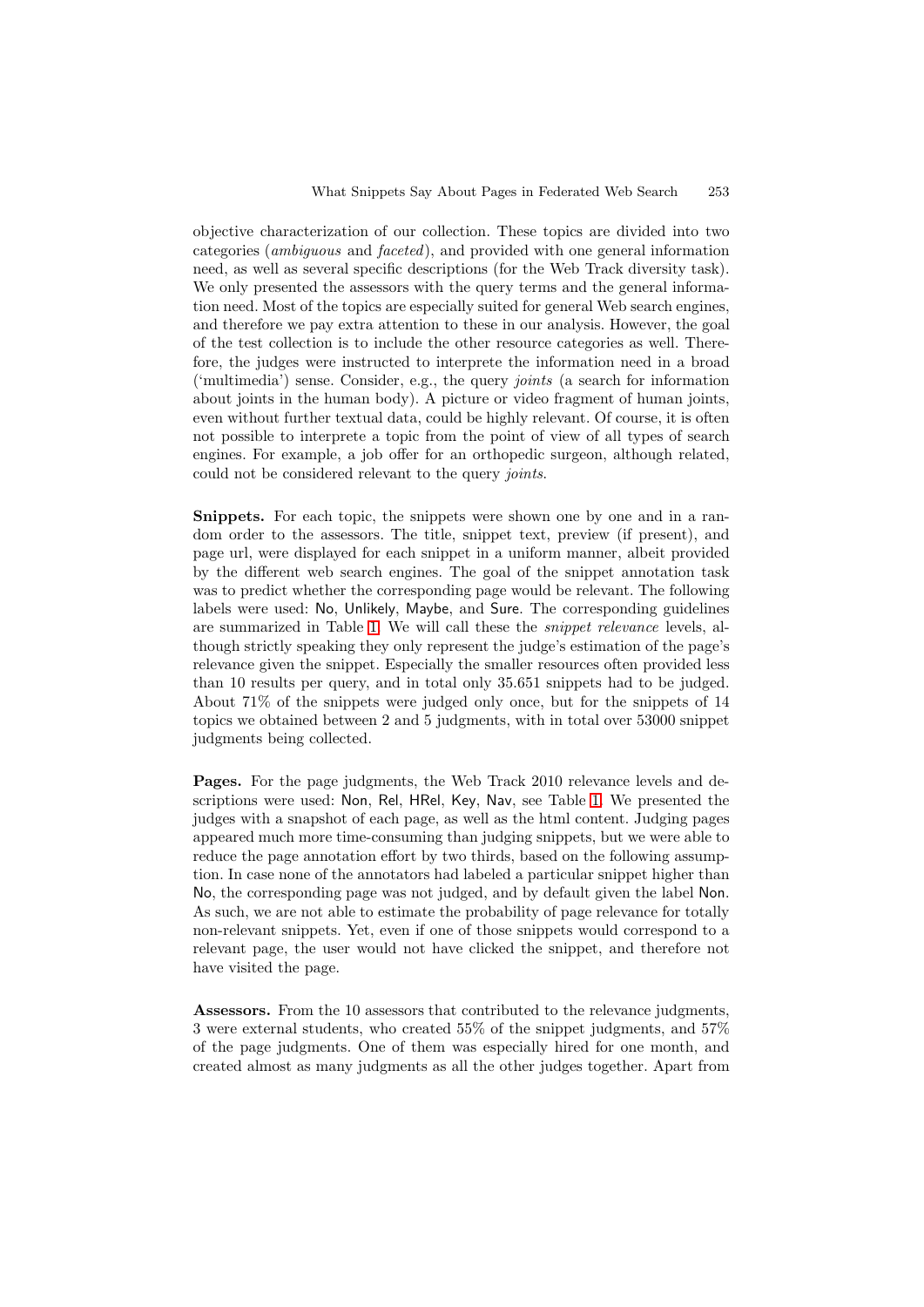**Table 1.** Relevance levels and descriptions for snippets and pages

<span id="page-4-0"></span>

|             | Snippet judgment guidelines: this snippet's page                |
|-------------|-----------------------------------------------------------------|
| No          | is definitely not relevant; you would not click the link        |
|             | Unlikely is probably not relevant; you would not click the link |
|             | Maybe  is probably relevant; you would click the link           |
| Sure        | is definitely relevant; you would click the link                |
|             | Page judgment guidelines: this page $\dots$                     |
| <b>Non</b>  | provides no useful information on the topic                     |
| Rel         | provides minimal information on the topic                       |
| <b>HRel</b> | provides substantial information on the topic                   |
| Key         | is dedicated to the topic and is worthy of being a top result   |
| Nav         | represents the intended home page of the query entity           |

the external students, we had 4 junior IR researchers judge 39% of snippets and pages, and 3 senior IR researchers, who did 6% of the snippets and 4% of the pages. We decided to limit the annotation effort for the pages to 39 topics to be judged once and 11 topics twice. The judgments that will be used throughout this paper, are those for which one and the same person has judged all snippets and all required pages of a full topic, i.e., those 39 topics with a single judge, and 11 topics with two judges. Except for the experiments where 2 assessors are compared, we will include those 11 topics in our analysis by randomly selecting the judgments of only one assessor.

#### **3.3 Relevance Judgment Consistency**

In the following paragraphs, we will take a closer look at the consistency of the relevance judgments. For clarity, we introduce the random variables S and P, indicating the snippet label, respectively, page label, taking the values listed in Table [1.](#page-4-0) In some experiments, we reduced our graded relevance levels to a binary relevance, using different cut-offs. For example, the relevance cut-off S≥Maybe means all snippets with labels Maybe and Sure are considered relevant, and the cut-off P≥Key indicates that only pages with labels Key and Nav are considered relevant.

**Consistency of Page Judgments per Assessor.** Some of the resources (especially general Web search engines) often returned the same urls. This allows to study how consistently each assessor performed the page judgments. In [\[6\]](#page-11-6), assessor consistency on standard TREC collections was investigated by comparing the relevance for pairs of duplicate documents where at least one document had been judged relevant. There were fractions of 15% to 19% of inconsistent judgments for binary relevance, and between 19% and 24% for ternary relevance. We repeated this experiment, for all  $(4644)$  pairs of duplicate urls judged by the same user and with at least one judgment level of Rel or higher. For our five graded relevance levels, we found 24% of differently judged pairs, and for binary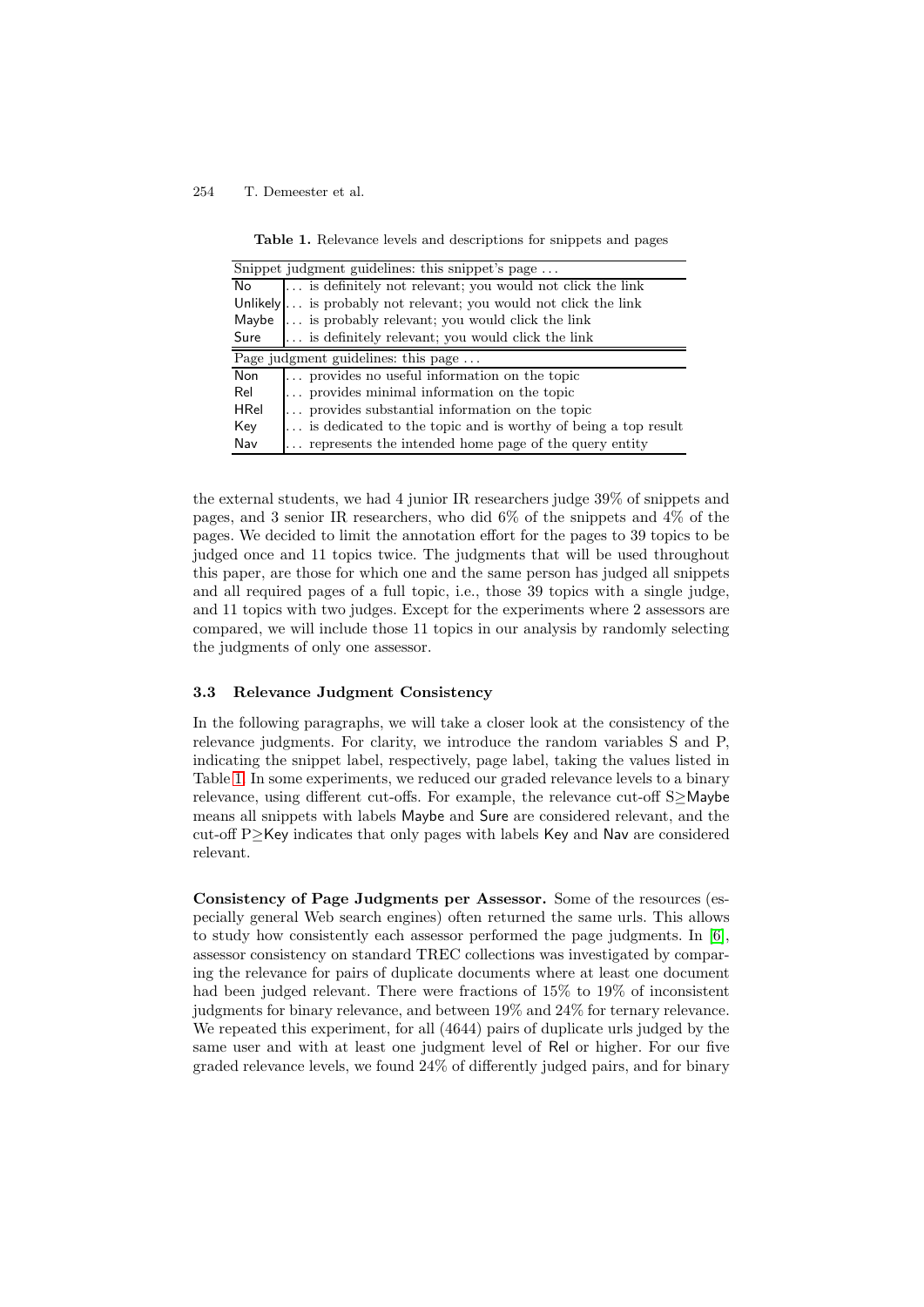relevance judgments (i.e., relevant for labels HRel and above) we found 13%, comparable with the TREC judgments.

In order to obtain consistent page judgments for our analysis further on, we grouped all the judgments for a particular url by the same user, and replaced them with the average judgment level.

**Inter-Assessor Consistency.** The consistency among pairs of assessors has been investigated for a standard TREC collection [\[5\]](#page-11-5). It appeared that despite a considerable disagreement among assessors, the ranking of different IR systems mostly remains independent of which set of relevance judgments is used.

We compared our assessors by splitting up our double assessments into two sets (called set 1 and set 2), using binary relevance to allow comparing with [\[5\]](#page-11-5). The results are shown in Table [2.](#page-6-0) The first shown parameter is the *overlap*, calculated as the size of the intersection of the relevant documents in set 1 and set 2, divided by the size of its union, and averaged over the 11 considered topics. In the case of binary page relevance for labels P≥HRel, the resulting overlap of 0.43 (taking into account all resources) is similar to [\[5\]](#page-11-5), where mean overlap values from 0.42 to 0.49 were reported. From the overlap at different relevance levels, it appears to be more difficult for an assessor to choose between two higher labels (e.g., HRel and Key), than between two lower labels (such as Non and Rel).

We also calculated the fraction of relevant documents from set 1 that are also labeled as relevant in set 2, and vice versa. The average of these two values is shown in Table [2,](#page-6-0) for convenience called the *precision*[3](#page-5-0). The result at relevance level P≥HRel, including all resources, is 0.62. This imposes a practical upper bound of 62% precision at a recall of 62% on the performance of retrieval systems that are evaluated with these data, because the assessors only agree up to that level. In [\[5\]](#page-11-5), a value of 65% was reported over the TREC-4 topics. However, our results are strongly influenced by the different types of resources. For the general Web search engines (WSE) on their own, the consistency between judges is much higher than without WSE, as shown in Table [2.](#page-6-0) This might be due to the fact that the information needs become less well-defined when interpreted in a broader sense than only for general Web search. Also, for the weaker relevance criterion P≥Rel, comparable to the relevance criterion for old TREC collections, we find a much higher precision of 78%.

In order to get an idea of the consistency in judging snippets, we included the snippet overlap and precision in Table [2.](#page-6-0) Comparing the snippet level S=Sure with the page level P $\geq$ HRel, it appears that for the non-WSE, judging snippets is much more difficult than judging pages. This already became clear during the annotation phase, because of the properties of the content (e.g., videos were reduced to small static previews or not shown at all in the snippets), and because the amount of data the decision is based on, is much smaller in the case of

<span id="page-5-0"></span><sup>&</sup>lt;sup>3</sup> These values can indeed be interpreted as the average of the precision when considering the relevant entries in set 1 as the retrieved set with set 2 as the reference set and vice versa, or, equivalently the average of the recall, by exchanging set 1 and set 2.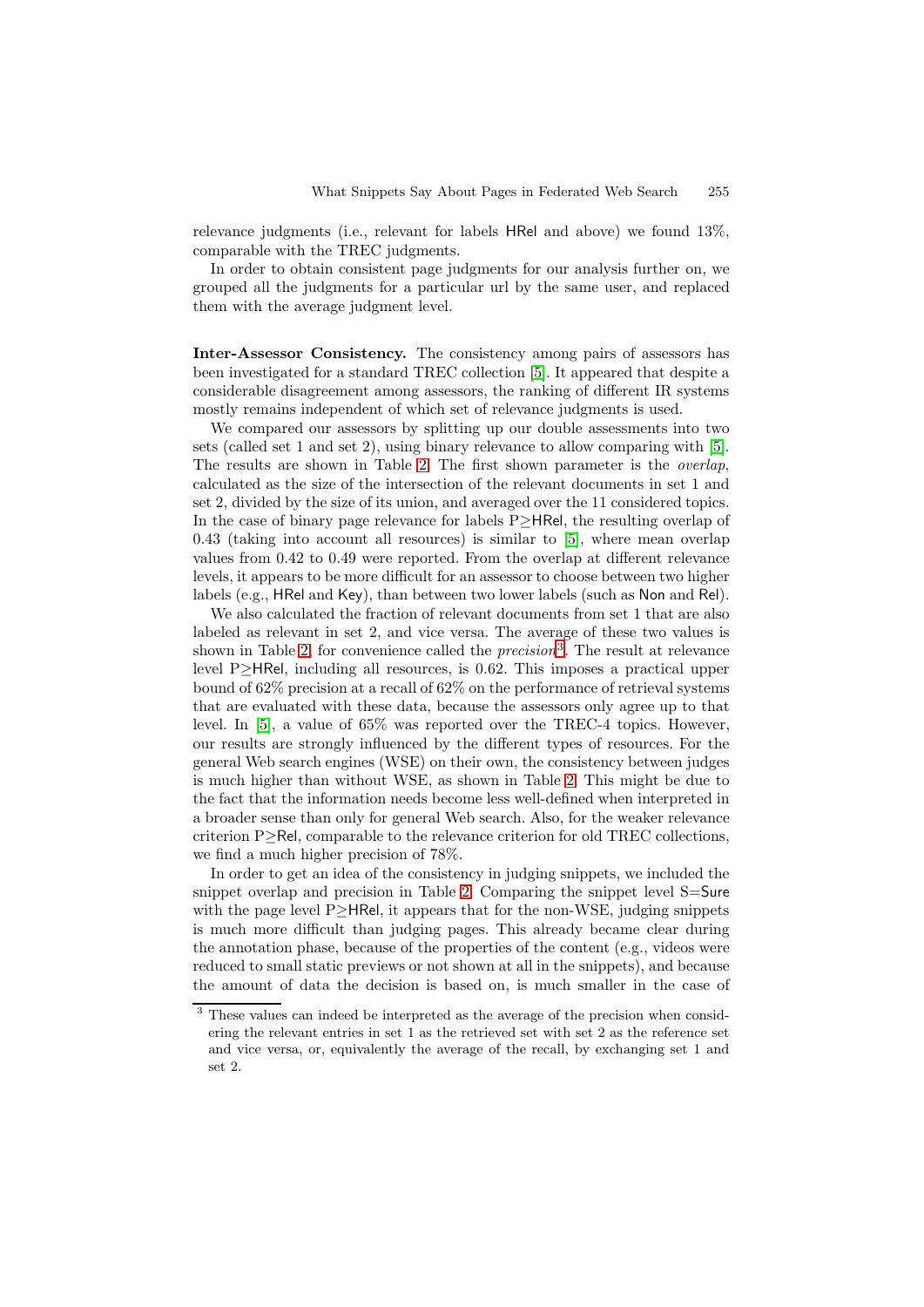|          |              | all resources |      | only WSE |                                                       | all but WSE |      |
|----------|--------------|---------------|------|----------|-------------------------------------------------------|-------------|------|
|          | relevance    |               |      |          | overlap precision overlap precision overlap precision |             |      |
| pages    | $>$ Rel      | 0.64          | 0.78 | 0.81     | 0.90                                                  | 0.56        | 0.71 |
|          | $>$ HRel     | 0.43          | 0.62 | 0.59     | 0.74                                                  | 0.31        | 0.51 |
|          | $>$ Kev      | 0.34          | 0.46 | 0.36     | 0.48                                                  | 0.25        | 0.33 |
| snippets | $\geq$ Maybe | 0.53          | 0.72 | 0.70     | 0.83                                                  | 0.45        | 0.65 |
|          | Sure         | 0.37          | 0.59 | 0.60     | 0.75                                                  | 0.22        | 0.42 |

<span id="page-6-0"></span>**Table 2.** Average overlap and precision between assessors over pairwise judged queries, for different binary relevance levels, shown for (1) all resources, (2) only general Web search engines (WSE), and (3) without WSE

snippets. These are difficulties that make evaluation of FIR in a realistic Web context a difficult task.

#### **3.4 Distribution and Uniqueness of Relevant Results**

**Relevance Distribution.** Figure [1](#page-7-0) gives an overview of the average number of resources per topic that returned a given number of relevant pages, split up into ambiguous and faceted topics. The Nav judgments were merged with the Key judgments, because only a few topics were apt for navigational relevance. On average 8 resources returned at least one Key+Nav result for the ambiguous topics, and 9 resources for the faceted topics. However, only for half of the ambiguous topics there was at most one resource that returned 4 or more Key+Nav results, whereas three resources returned 4 or more Key+Nav results for each of the faceted topics. With respect to the total amount of resources (108), the number of resources that returned relevant results is very small for both types of topics; the relevance distribution is highly skewed, which was to be expected, due to the large variation in size and nature of the resources.

An important characteristic of the test collection is also the distribution of the relevant results among the different types of search engines, see Figure [2.](#page-7-1) The types of search engines that are best suited for the Web Track topics, are in the first place the WSE, but also search engines that provide information from encyclopedia, books, and blogs, and multimedia search engines.

**Uniqueness of Results.** Table [3](#page-7-2) gives the number of snippets and pages with a high relevance level, returned by the WSE and the multimedia resources (as these provide by far the most relevant results), and in total. The 10 WSE together provide more highly relevant results than the 21 multimedia search engines, and even more than the total of 98 non-WSE. However, after normalizing the urls to a uniform form (by omitting search-engine-specific additions etc.) and counting duplicates only once, the contribution of WSE and multimedia engines is comparable, and in total the non-WSE produced about twice the number of unique highly relevant pages as the WSE. This is a strong argument in favour of FIR on a Web scale. However, when considering the highest relevance level,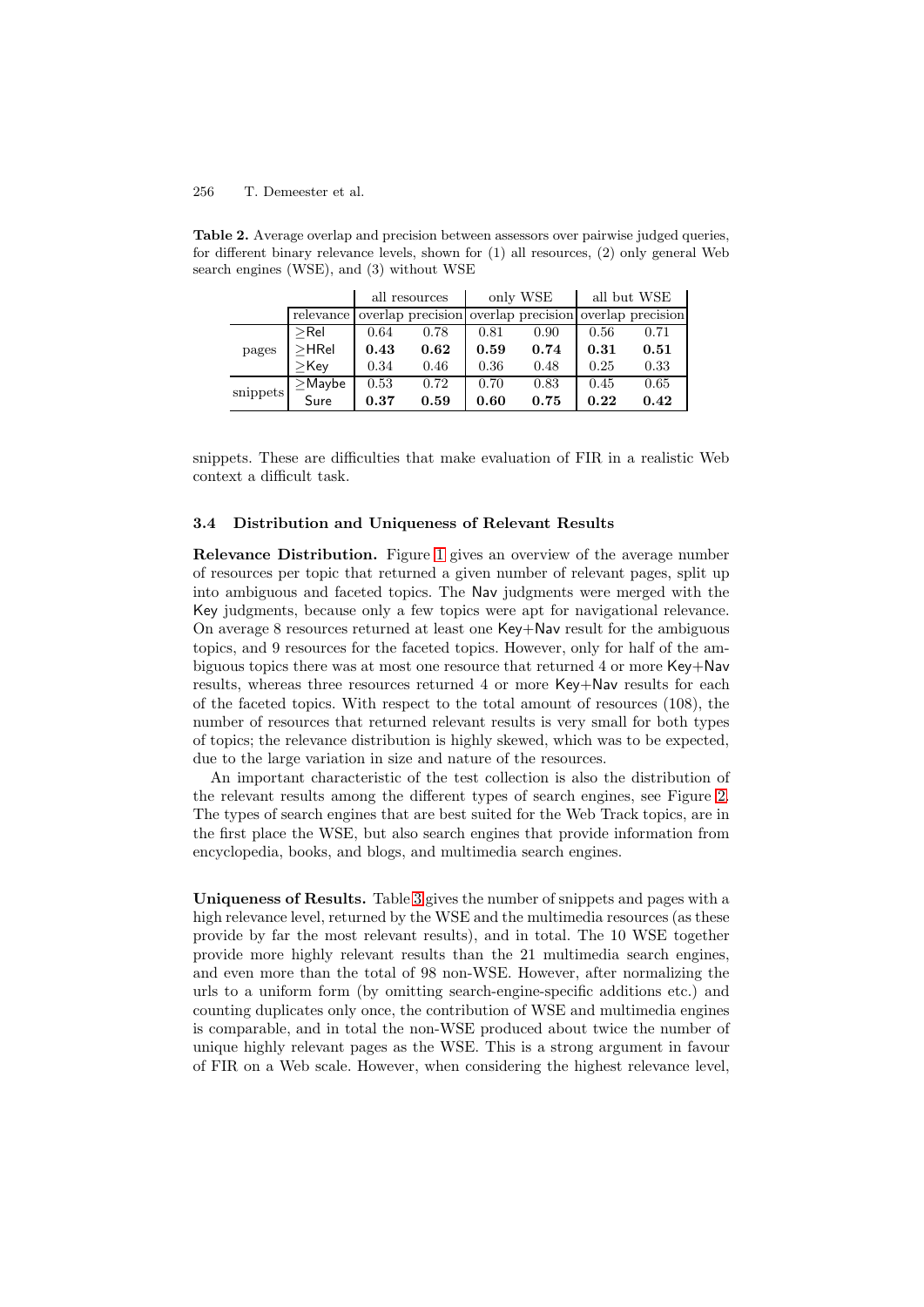<span id="page-7-0"></span>

Fig. 1. Average number of resources per topic with a given number of relevant results for the shown relevance levels, for different types of topics

<span id="page-7-1"></span>

<span id="page-7-2"></span>Fig. 2. Average number of resources per topic with a given number of relevant results for the shown relevance levels, for different types of topics

**Table 3.** Total number of highly relevant snippets and pages

| Resources          |      |      | # snipp. Sure # pag. ≥HRel # unique pag. ≥HRel |
|--------------------|------|------|------------------------------------------------|
| General Web Search | 1932 | 1626 | 675                                            |
| Multimedia         | 1038 | 707  | 701                                            |
| $\text{Total}$     | 4237 | 2973 | 1950                                           |

P≥Key, the WSE engines provide about twice as many unique relevant results compared to the multimedia engines.

## **3.5 Snippet vs. Page Judgments**

This section describes the relation between the relevance labels of snippets and their corresponding pages, judged independently but by the same assessor(s).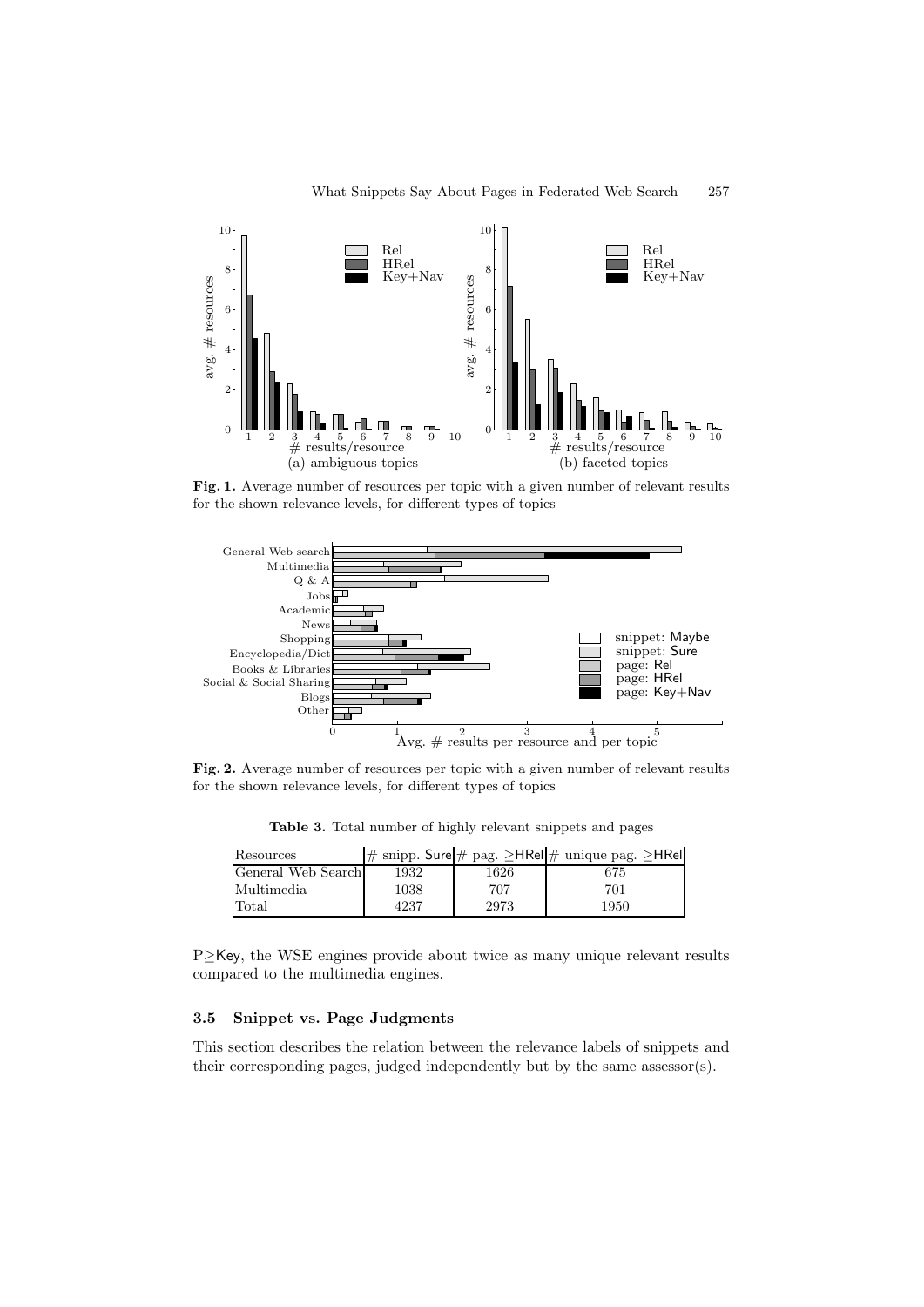|                         | $S =$ Unlikely                   | $S =$ Maybe                      | $S = S$ ure                      |                                  |                  |
|-------------------------|----------------------------------|----------------------------------|----------------------------------|----------------------------------|------------------|
|                         | $\mathcal{P}(\text{P} \text{S})$ | $\mathcal{P}(\text{P} \text{S})$ | $\mathcal{P}(\text{P} \text{S})$ | $\mathcal{P}(\text{P},\text{S})$ | $\mathcal{P}(P)$ |
| General Web search      | 0.20                             | 0.40                             | 0.65                             | 0.26                             | 0.34             |
| Multimedia              | 0.09                             | 0.23                             | 0.48                             | 0.06                             | 0.09             |
| Q & A                   | 0.00                             | 0.00                             | 0.06                             | 0.01                             | 0.01             |
| Jobs                    | 0.00                             | 0.06                             | 0.24                             | 0.00                             | 0.00             |
| Academic                | 0.03                             | 0.08                             | 0.14                             | 0.01                             | 0.01             |
| <b>News</b>             | 0.09                             | 0.19                             | 0.42                             | 0.02                             | 0.03             |
| Shopping                | 0.06                             | 0.10                             | 0.21                             | 0.01                             | 0.03             |
| Encyclopedia/Dict       | 0.05                             | 0.23                             | 0.58                             | 0.11                             | 0.14             |
| <b>Books</b>            | 0.12                             | 0.10                             | 0.18                             | 0.02                             | 0.05             |
| Social & Social Sharing | 0.06                             | 0.12                             | 0.19                             | 0.01                             | 0.03             |
| <b>Blogs</b>            | 0.12                             | 0.23                             | 0.40                             | 0.05                             | 0.07             |
| Other                   | 0.04                             | 0.08                             | 0.34                             | 0.01                             | 0.01             |
| All                     | 0.09                             | 0.21                             | 0.50                             | 0.06                             | 0.08             |

<span id="page-8-0"></span>**Table 4.** Overview of the relationship between page and snippet judgments, for different types of resources, and based on the page relevance level P≥HRel

**Conditional and Joint Probabilities.** Based on the relevance judgments for all topics, we can make an empirical estimate of the average probability of page relevance given the snippet label,  $\mathcal{P}(P|S)$ . The results for different snippet labels and types of resources are presented in Table [4,](#page-8-0) for binary page relevance P≥HRel.

For snippets with label No, we cannot estimate  $\mathcal{P}(P|S)$ , since we have not judged the corresponding pages. However, for most resources, the probability of a HRel page for an Unlikely snippet is already very low. Only for the WSE, 1 out of 5 Unlikely snippets points to a HRel page, suggesting we might have missed a significant number of relevant pages behind non-relevant snippets.

Comparing  $\mathcal{P}(P|S)$  for the snippet labels Maybe and Sure shows that for the most suited types of resources, a relatively large amount of HRel pages are behind snippets which were judged only Maybe. This shows that often a HRel page's snippet cannot convince the user that the page is indeed highly relevant.

For snippets labeled Sure, we showed  $P(P|S)$ ,  $P(P,S)$ , and  $P(P)$ . The page relevance probability  $\mathcal{P}(P)$  by itself gives a false impression, as it does not encorporate any effects of the snippet quality. Instead, we could use  $\mathcal{P}(P,S)$ , denoting for S=Sure and P≥HRel the joint probability that a snippet is judged as Sure *and* its page is at least HRel, but for most of the listed resource categories it is very low, just like  $\mathcal{P}(P)$ . We can conclude no more than that these collections probably contain little relevant information on our test topics. This is why we instead consider  $\mathcal{P}(P|S)$ . It only allows studying how accurately the snippets reflect the page relevance, but is less dependent on the scope of the test topics. For example, the News resources display a relatively high  $\mathcal{P}(P|S)$ , against a very low P(P*,*S). In other words, they returned only very few relevant results for our topics, but if a snippet is found relevant, 4 out of 10 times it points to one of those few relevant results (see Table [4\)](#page-8-0).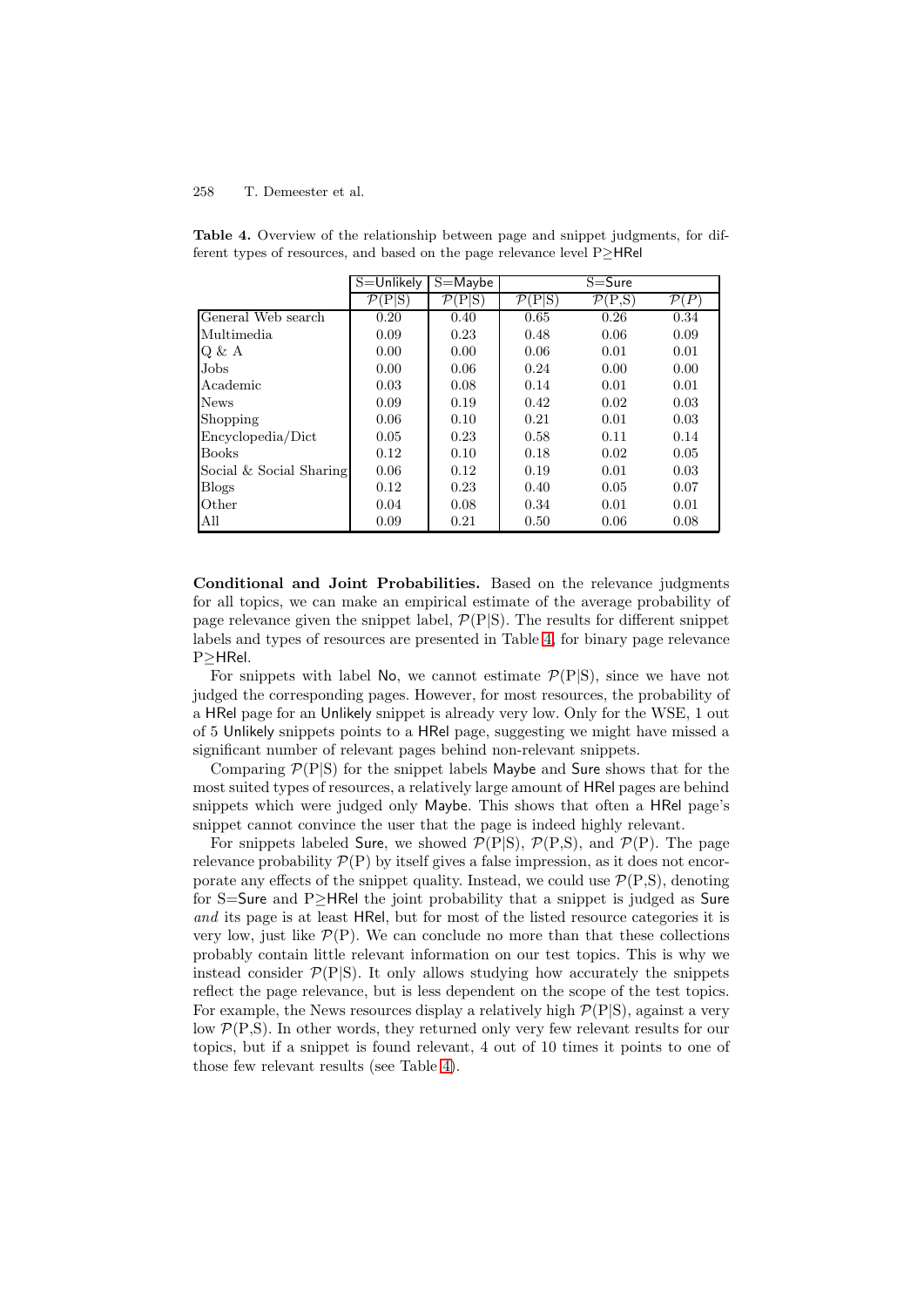<span id="page-9-0"></span>**Table 5.** Average  $\mathcal{P}(P|S)$ , for page and snippet judged by different assessors (cross), vs. the same (self)

|                                                                 |             | $S<$ Maybe                     |                           | $S = S$ ure                  |                         |  |
|-----------------------------------------------------------------|-------------|--------------------------------|---------------------------|------------------------------|-------------------------|--|
|                                                                 |             | $\mathcal{V}_{\text{self}}(r)$ | $\epsilon$ cross $\Gamma$ | $\gamma_{\rm self}({\rm P})$ | $\not P_{\rm cross}(P)$ |  |
|                                                                 | $P > H$ Rel | 0.16                           | 0.17                      | 0.67                         | 0.65                    |  |
| General Web Search $\Gamma_{P\geq \mathsf{Key}}^{\mathsf{new}}$ |             | 0.04                           | 0.08                      | 0.37                         | 0.29                    |  |
| Multimedia                                                      | $P > H$ Rel | 0.05                           | 0.05                      | 0.49                         | 0.45                    |  |
|                                                                 | $P >$ Kev   | $0.00\,$                       | 0.00                      | 0.07                         | 0.04                    |  |

**Assessor Dependency.** An important question is how the relationship  $\mathcal{P}(P|S)$ between snippets and pages would generalize among different users. For example, in a federated search scenario where snippet lists are cached locally and shared among peers, what is the probability that, if a snippet is considered relevant by one user, the corresponding page is relevant to other users? Using the 11 topics with double judgments, we calculated  $\mathcal{P}_{\text{cross}}(P|S)$ , the estimated probability of page label P from one assessor given snippet label S from the other assessor (averaged over both directions). In Table [5,](#page-9-0) these values are shown for different levels of page relevance, together with the average self-probability P*self* per assessor. The estimated probability that the page of a relevant snippet is also relevant, would be expected to decrease, if both are not judged by the same assessor. Alternatively, the probability that a page is still relevant, despite a less relevant snippet, is likely to increase in that case. This phenomenon is indeed observed, especially for the stricter page relevance level  $(P \geq Key)$ . This confirms that our precaution, to have one and the same annotator judge corresponding snippets and pages, was necessary.

**Comparison between Largest Web Search Engines.** As the test topics are best suited for the general Web search engines, we can explicitly compare the performance of four of the largest general Web search engines in our collection, i.e., Google, Yahoo!, Bing, and Baidu, as well as Mamma.com, which is actually a metasearch engine. Table [6](#page-10-0) presents the results.

For the snippet label S=Sure and two page relevance levels (P≥HRel and P>Key), we show  $P(S)$  and  $P(P|S)$ , the estimate that a user makes about the page's relevance based on the snippet alone, and how well the page relevance is linked with that estimate. A search engine should however try to optimize the joint probability  $\mathcal{P}(P,S)$ . For a better comparison between these resources, we therefore explicitly report  $\mathcal{P}(P,S)$  as well. For these resources, we can use  $\mathcal{P}(P,S)$ as a measure of comparison, because they have a similar target area (i.e., general Web search). We also showed the more traditional  $\mathcal{P}(P)$ , which is actually the averaged precision@10 of page relevance, and that is consistently higher than  $P(P,S)$ , as it does not take the snippet into account.

The metasearch engine outperforms the others, as it aggregates results from a number of resources, such as Google, Yahoo!, and Bing. We want to stress that the considered test topics are still no representative collection of, for example,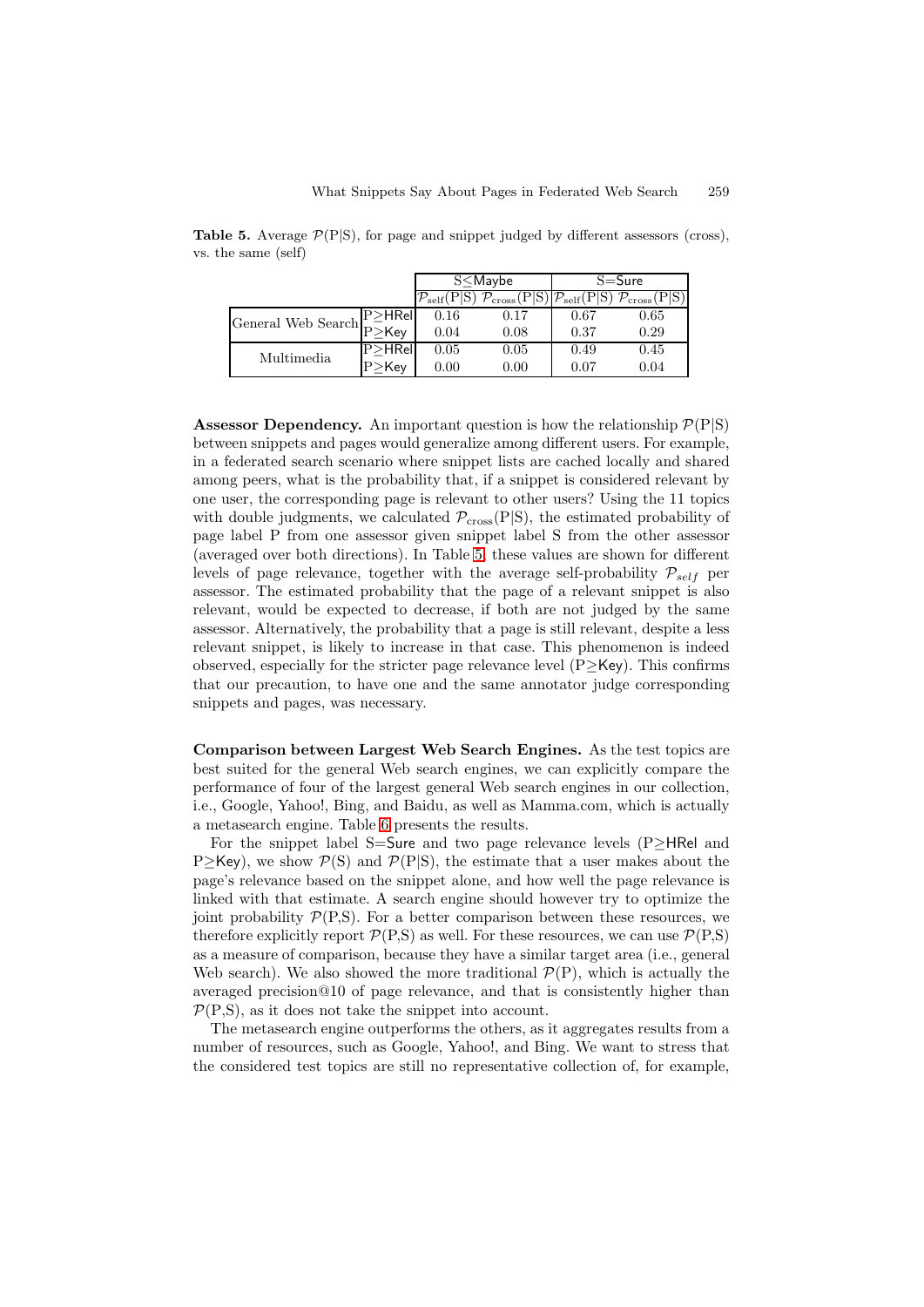<span id="page-10-0"></span>

|           |             | P>HRel and S=Sure |      |      | $P >$ Key and S=Sure |      |      |  |
|-----------|-------------|-------------------|------|------|----------------------|------|------|--|
|           | $P(S=Sure)$ |                   |      |      |                      |      |      |  |
| Google    | 0.42        | 0.68              | 0.28 | 0.38 | 0.39                 | 0.16 | 0.19 |  |
| Yahoo!    | 0.47        | 0.69              | 0.32 | 0.44 | 0.38                 | 0.18 | 0.22 |  |
| Bing      | 0.41        | 0.60              | 0.24 | 0.28 | 0.30                 | 0.12 | 0.13 |  |
| Baidu     | 0.21        | 0.43              | 0.09 | 0.12 | 0.23                 | 0.05 | 0.06 |  |
| Mamma.com | 0.43        | 0.73              | 0.31 | 0.41 | 0.44                 | 0.19 | 0.22 |  |

**Table 6.** Comparison of the largest general Web search engines

popular Web queries, and therefore we cannot draw any further conclusions about these search engines beyond the scope of our test collection. Yet, here is another example of how the table might be interpreted, with that in mind. Considering only Key results, we could compare Yahoo! and Bing. Yahoo! seems to score higher for all reported parameters, so either Bing's collection contains a smaller number of relevant results, or Yahoo!'s retrieval algorithms are better tuned for our topics. The lower value of  $\mathcal{P}(P|S)$  for Bing shows that it has a slightly increased chance that the page for a promising snippet appears less relevant. However, the ratio of  $\mathcal{P}(P,S)$  and  $\mathcal{P}(P)$  is higher for Bing than for Yahoo!, indicating that for Yahoo!, its own recall on Key pages will be decreased more due to the quality of the snippets, than for Bing. In fact, we found that  $P(S=Sure|P\geq$ Key) is 79% for Yahoo!, but 91% for Bing.<sup>[4](#page-10-1)</sup>

## **4 Conclusions and Future Work**

In this paper, we analyzed the relevance judgments for a new federated IR test collection, containing data from over a hundred online search engines with various purposes, such as general Web search, multimedia, academic, books, shopping, etc. It appeared that on average the judgments were created with a level of consistency comparable to that of standard TREC collections, with however a higher consistency for the general Web search engines, as compared to the others. We found the judged test topics from the 2010 Web Track to be biased towards general Web search, leading to a large variation in the fraction of relevant results per resource category. Yet even then, the total number of different relevant results from the non general Web search resources was large enough to confirm the potential interest of federated Web search.

Due to the different scope of the resource categories, an absolute comparison in terms of the empirical probability of relevance for our specific test topics would yield little information. Instead, we discussed the conditional probability of page relevance given the snippet judgment, which allowed a limited but less biased means of comparison. Within the more homogeneous category of general Web

<span id="page-10-1"></span><sup>&</sup>lt;sup>4</sup> We did not elsewhere elaborate on the parameter  $\mathcal{P}(S|P)$ , due to length constraints. However, the reader could approximate it (due to the low number of digits shown), dividing  $P(P,S)$  by  $P(P)$  in Tables [4](#page-8-0) and [6.](#page-10-0)